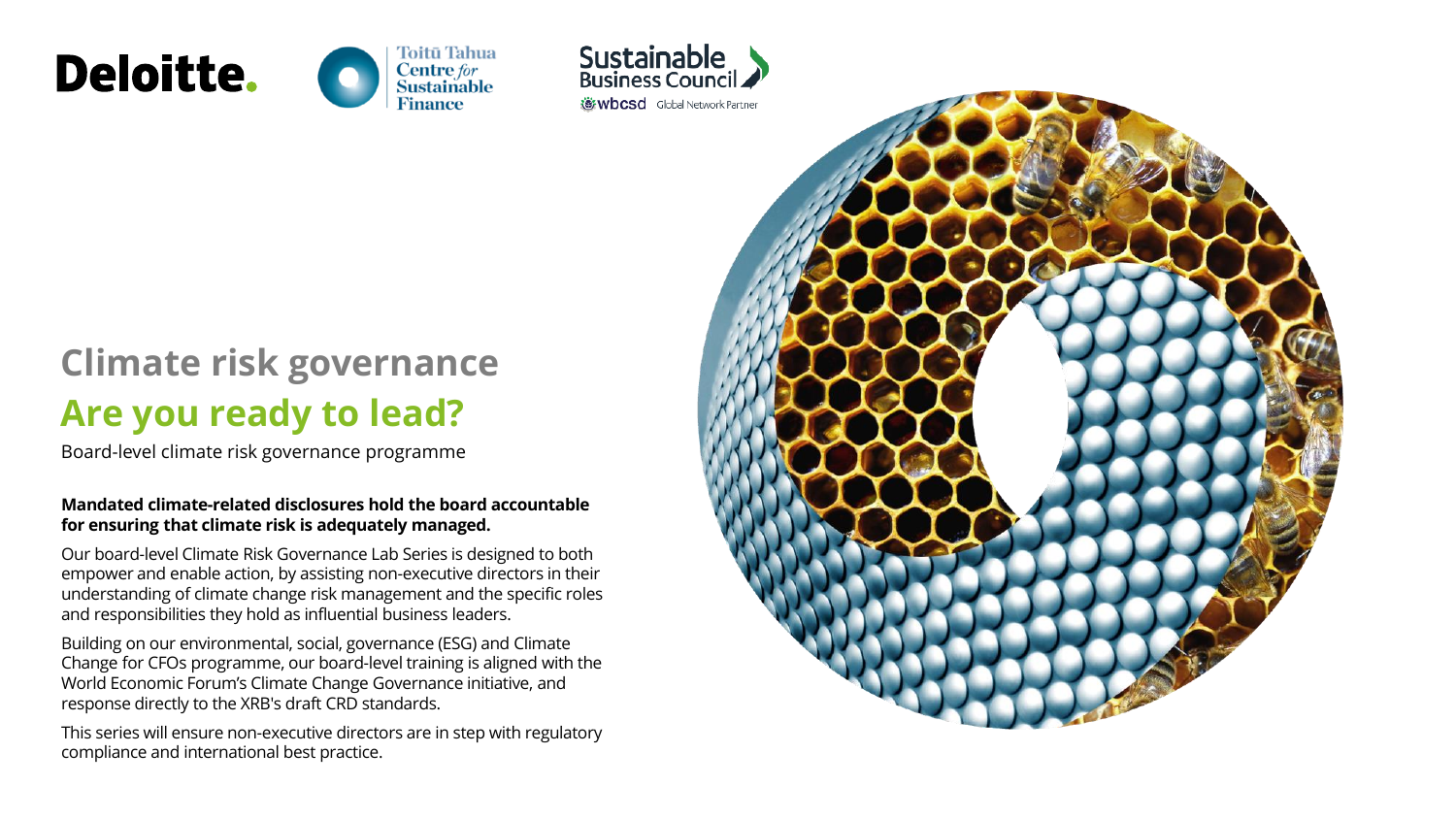# **The opportunity**



တွ

### **The message is clear**

- New Zealand has mandated climate-related financial disclosures – a regulatory requirement for boards to take ownership of climate risk
- **C** The International Sustainability Standards Board (ISSB) has released its draft exposure for climate-related financial disclosures. International mandates are soon to follow
- Boards are now required to provide guidance and set clear expectations on climate risk management and ESG performance

# **Stay ahead of the regulation curve**

The legislative landscape is rapidly changing to mandate strong climate risk governance and accountability

> The Zero Carbon Act Clarification of fiduciary duties (Directors Duties Amendment Bill)

Climate Related Disclosure Standard NZ CS 1 External Reporting Board

Carbon Neutral Public Sector 2025

# **Strong climate risk governance builds in resilience and unlocks opportunity**

 $\sqrt{m}$ 



Identify, quantify & manage climate risk



Net Zero NZ - 2050



Improve resilience Embed climate risk management into BAU processes



Understand climate-related liability exposure



Identify innovation opportunities

Gain competitive advantage through dynamic planning and investment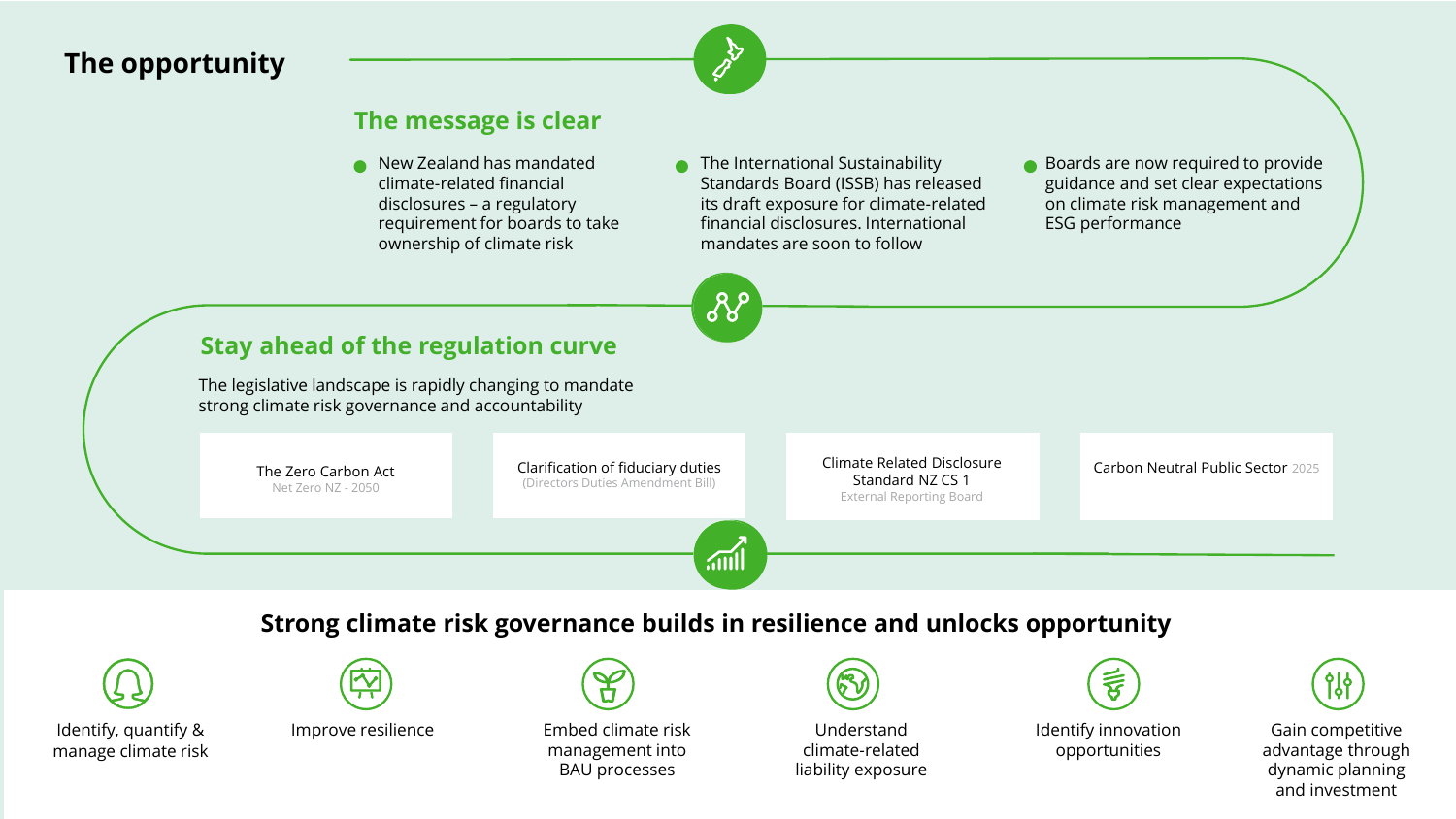# **What the programme delivers for you**



**Gain the clarity and confidence to influence with impact**

**Share best practice, learn from your peers**



**Lead the transition to climate resilience**

 $\beta$ 

**There is no company whose business model won't be profoundly affected by the transition to a net zero economy… Those who are unable to deliver a well-defined long-term plan will suffer financially."**

**Larry Fink, CEO BlackRock**

- Establish a **shared understanding** of international best practice on climate risk governance
- Ensure you are informed of the **challenges and opportunities** climate change presents, and your pivotal role as steward of the company's long-term resilience
- Empower you to **compellingly communicate** the business case for climate risk management and performance
- A pathway to help your organisation **embed climate resilience** through world class governance, while maximising opportunities for your business

Deloitte will share best practice, insights and guidance on board governance for climate change risk as defined by the World Economic Forum's Climate Governance Initiative, as well as compliance with XRB's NZ CS 1 draft climate standard.

You will become a member of a non-executive director's network, empowered to navigate your organisation through the challenges and opportunities presented by climate change.

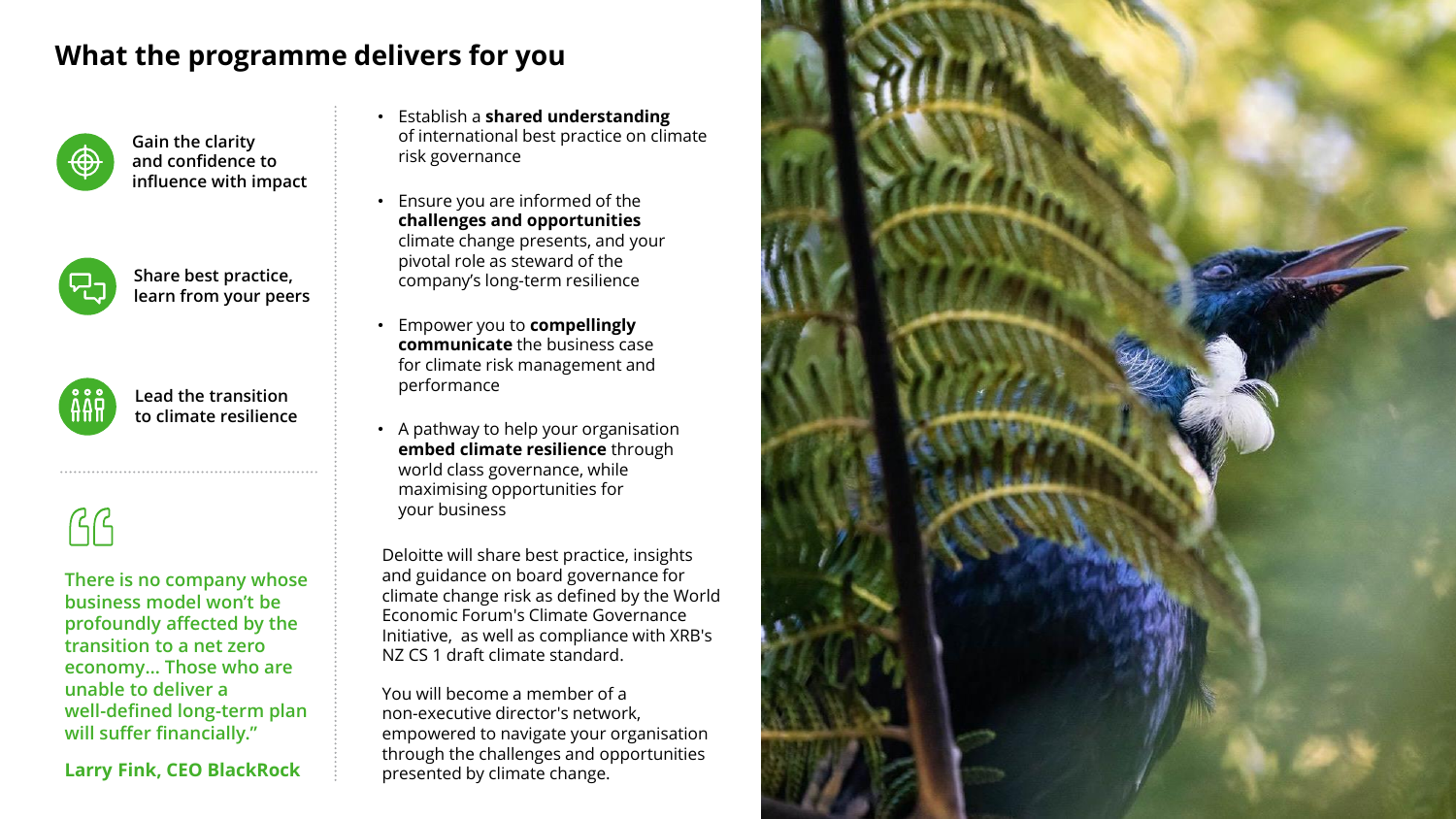# **What the programme involves**

### **X4 deep dive sessions**



#### **08 June 2022**

#### **Climate risk governance for boards**

- and compliance requirements review of XRB's NZ CS 1

# **04 July 2022**

#### **Material risk & opportunity**

- and compliance requirements review of XRB's NZ CS 1



#### **06 September 2022**

#### **Strategic integration of climate risk**

- and compliance requirements review of XRB's NZ CS 1

#### **08 November 2022**

#### **Disclosure, record-keeping and stakeholder engagement**

- and compliance requirements review of XRB's NZ CS 1

# **You will walk away with a clear understanding of:**

- The fundamental difference between natural hazard risk and climate change risk
- Why climate risk accountability sits with board directors - and what robust climate risk governance looks like
- Double materiality and how to embed it into your climate risk assessments
- How to assess whether existing risk management systems are capable of monitoring and flagging climate risk
- How to stay compliant with NZCS1 disclosure requirements
- What lies beyond the climate risk assessment

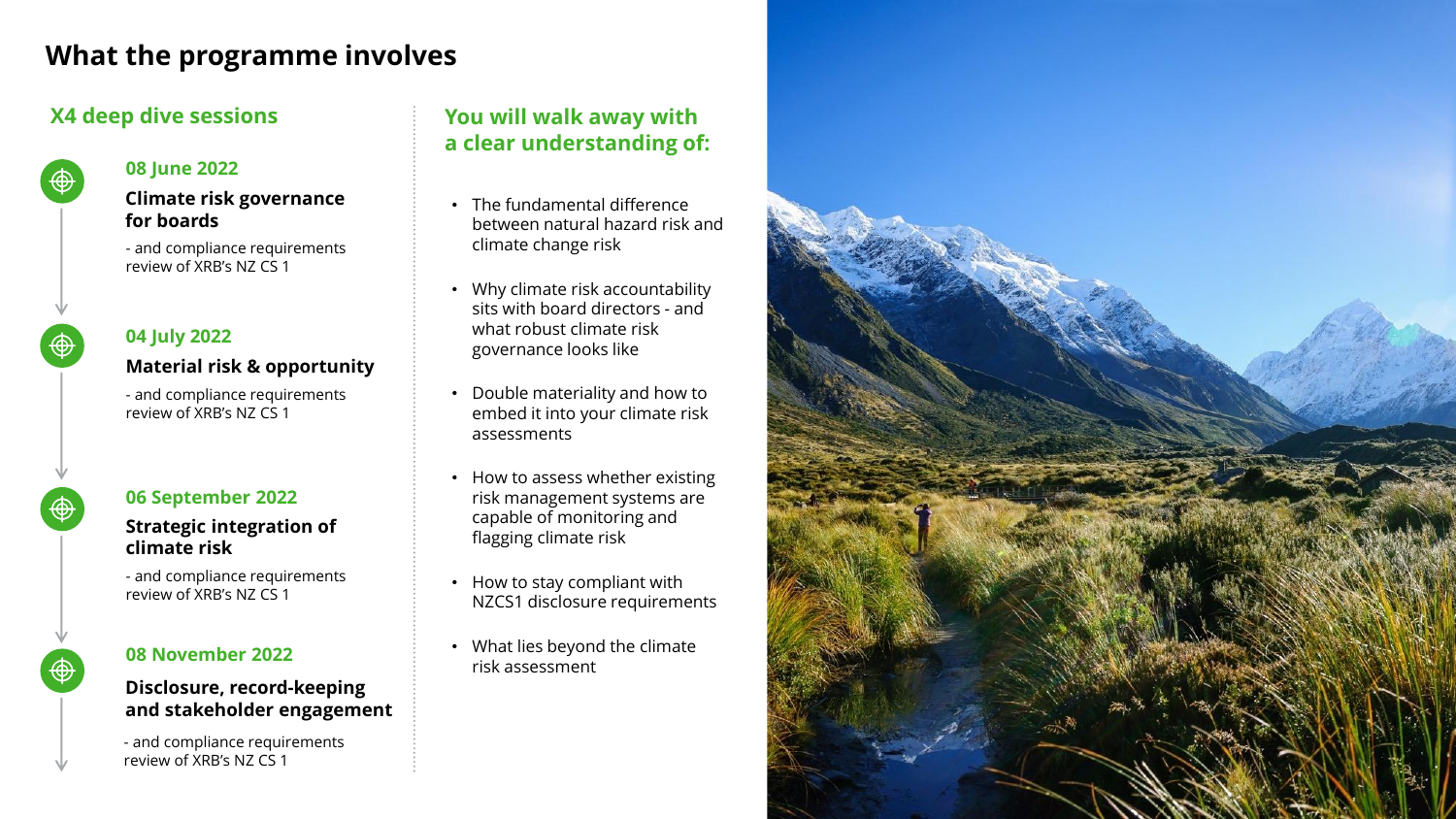# Climate Risk Governance Lab Series

The programme consists of four in person workshops (each covering two of the [Climate Governance Initiative Principles for Effective Governance\)](https://climate-governance.org/principles-for-effective-climate-governance/).

| Lab 1 of 4 - 08 June, 12.30 - 3.30pm      | Climate Risk Assessment & Governance and climate-related disclosure alignment                                        |
|-------------------------------------------|----------------------------------------------------------------------------------------------------------------------|
| Lab 2 of 4 - 04 July, $12:30 - 3:30$ pm   | Material Risk, Opportunity & Optimised Board structure and climate-related disclosure alignment                      |
| Lab 3 of 4 - 06 September, 8.30 - 11.30am | Strategic Integration of Climate Risk Management & Incentivised performance and climate-related disclosure alignment |
| Lab 4 of 4 - 08 November, 8.30 - 11.30am  | Disclosure, Record-keeping and Stakeholder Engagement and climate-related disclosure alignment                       |

Location: Deloitte, Level 18, 80 Queen Street Auckland, 1010

# **[Register](https://events.humanitix.com/climate-risk-governance-workshop-series?_ga=2.71721747.1686052725.1651803284-1341369772.1647314162)**

Registration fee: \$800 NZD \*This is a cohort based learning programme, individual labs are not available at this time

#### Registration contact



Bella Conyngham Partnerships Associate - Toitū Tahua: Centre for Sustainable Finance [governance@sustainablefinance.nz](mailto:governance@sustainablefinance.nz)

#### Key programme leads



Chief Executive - Toitū Tahua: Centre for Sustainable Finance



#### Rikki Stancich

Director, Climate & Sustainability - Deloitte

[rstancich@deloitte.co.nz](mailto:jrama@deloitte.co.nz)



#### Kate Wilson-Butler

Head of Climate Action - Sustainable Business Council